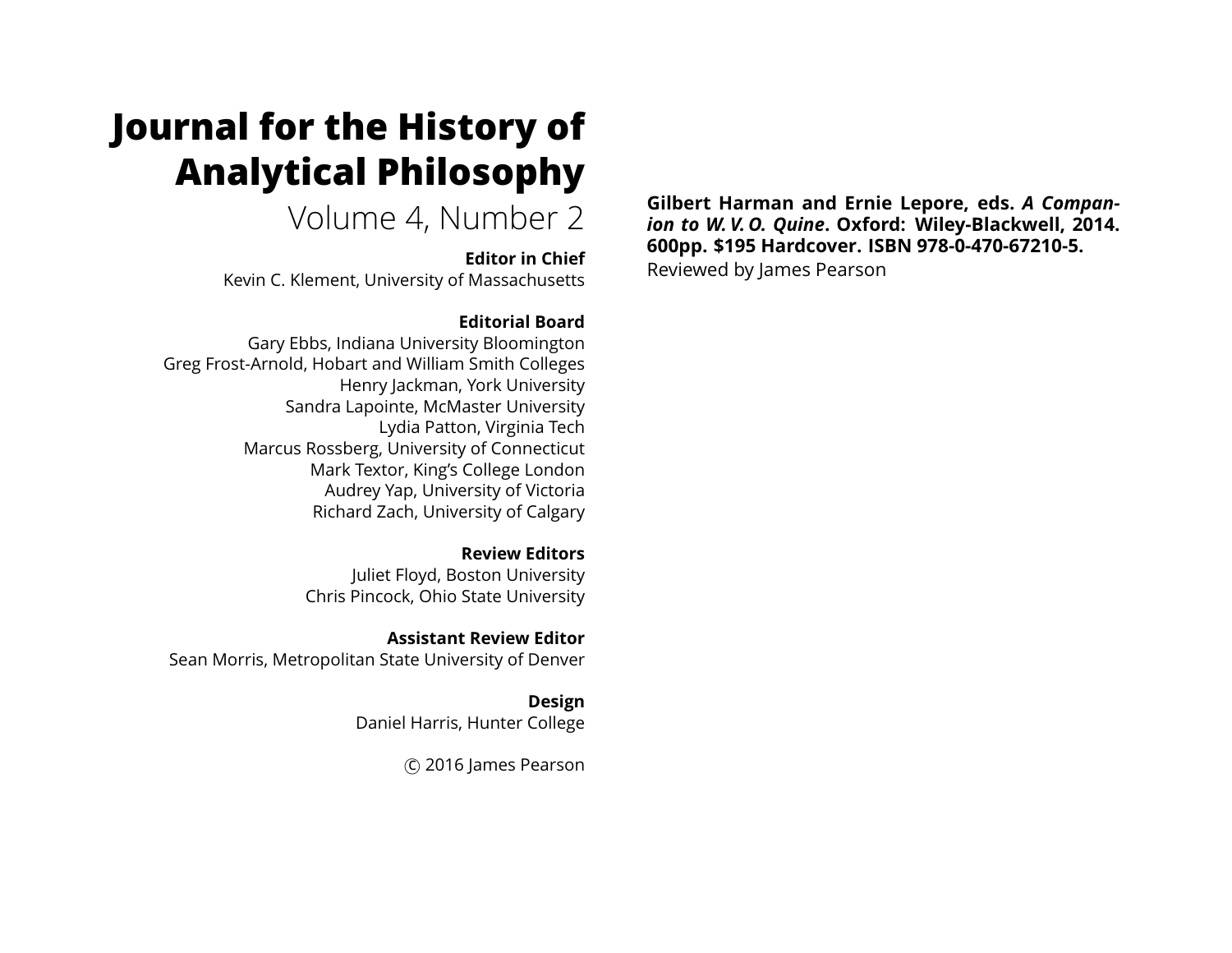## **Review:** *A Companion to W. V. O. Quine***, edited by Gilbert Harman and Ernie Lepore**

## James Pearson

After a decade of companions to specific areas of philosophical study, 2007 saw Blackwell releasing its first volume devoted to a single philosopher (Martin Heidegger). The series has proceeded to feature a range of thinkers drawn from philosophy's history, but the present volume on W. V. O. Quine (together with recent ones on Donald Davidson [2013], John Rawls [2013], and David Lewis [2015]) marks a welcome turn to analytical philosophy. It would be good to see future companions dedicated to such figures as Gottlob Frege, Bertrand Russell, Rudolf Carnap, P. F. Strawson, or Hilary Putnam. (A volume on Ludwig Wittgenstein is already in the works.)

Each companion aspires to offer a "lucid and engaging coverage" of its topic for use by "students and specialists alike" (ii). The twenty-six new essays that comprise this one are variously rich and thought provoking. Some are written very accessibly, while others presuppose a good deal of familiarity with Quine's work. Some cleave closely to established (and expected) topics, while others carve out more esoteric pathways. Yet the editors, in their short and rather staccato introduction, provide little guidance about how to use their companion. After isolating key themes in Quine's philosophical approach and gesturing to the essays engaging them, they close with a rather humdrum "But what will be Quine's enduring legacy for this century? Only time can tell" (xx). Perhaps they are right, but given that so many of these contributions suggest ways that Quine's views might, or may not, be brought to bear on contemporary problems, this quick answer is a missed opportunity for them to offer their expert perspective on Quine's continuing significance.

Moreover, the editors do not direct the reader to the interesting scholarly disputes that emerge from these pages, which is a great shame. One of the more rewarding aspects of reading the volume cover to cover is a renewed appreciation of the fertility of research on Quine. Here we find disputes about the truth of his major claims, both in their historical context and from our own vantage point; disputes about the details of those claims; disputes about when Quine's philosophical outlook reached its zenith; and, to the reader paying attention to both what is said and what is shown, disputes about how best to write the history of analytic philosophy. In this review, rather than aspiring for total coverage of the wealth of material in the *Companion*, I shall extract some points about Quine that these papers seem to me to get right and highlight some of the more interesting disagreements among its contributors. My hope is that doing so will both inspire teachers to employ this volume in their courses and whet the appetite of Quine scholars, thereby ensuring that these essays get the readership that they deserve.

The essays in the *Companion* are grouped under four headings: Method; Language; Logic, Mathematics and Science; and Relation to Other Philosophers. On the whole, these groupings are well organized, and the volume certainly contains the fewest number of typographical errors that I have seen in a manuscript of this length. However, I found both the placement and the order of some of them puzzling. Why not swap, for instance, Gary Kemp's account of Quine's relationship to his contemporaries, currently in Method, with Martin Gustafsson's examination of Quinean explication, currently in Relation to Other Philosophers? And since Alan Weir criticizes Peter Hylton's interpretation of Quine's naturalism, why not lead with Hylton's paper on the topic instead of Weir's? It is also worth noting that, to this volume's credit, while naturalism is one of a handful of topics (others include observation and the indeterminacy theses) that command multiple chapters—and de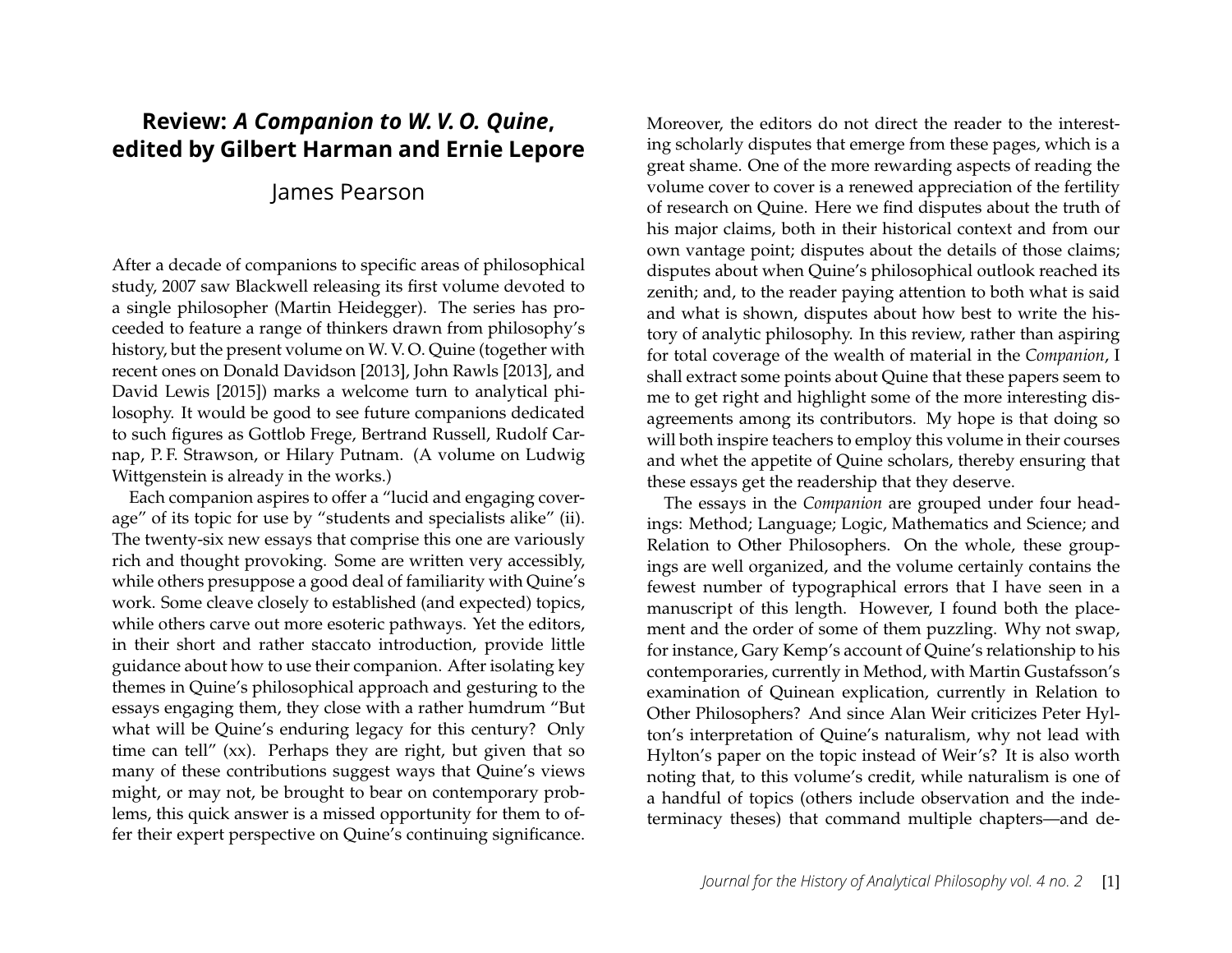servedly so given their centrality to Quine's project—there is admirably little repetition between the essays. At worst, the thunder of a subsequent discussion is occasionally stolen (as with Michael Glanzberg's masterful treatment of Quine's suspicion of modal notions just prior to Gary Ostertag's examination of Quine's and Russell's views on modality). In general, the essays complement each other well, and taken together equip the reader with a broad appreciation of Quine's distinctive contributions.

Newcomers to Quine are liable to misunderstand him in various ways, and a number of these essays offer elegant corrections for common missteps. One swiftly preempted by the editors is the thought that indeterminacy of translation has something to do with untranslatability, or ineffable ideas that cannot be put into words. A more serious mistake is that Quine's adherence to behaviorism, a discredited philosophy of mind, means that his views can only be of historical interest. Yet as Dagfinn Føllesdal recognizes, Quine's mature behaviorism is not an *ontologically* based opposition to distinctively mental entities, but an *epistemologically* based opposition to theories that exceed the available evidence (265). Quine tells us that, in a passage quoted many times in this volume, "In psychology one may or may not be a behaviorist, but in linguistics one has no choice" [\(1992,](#page-16-0) 37; quoted at 250, 375, 494, 533). The reason is that language is a social phenomenon. Theories purporting to explain how it is acquired, or to describe the nature of meaning, must accordingly be built from the evidence available to language users—namely, the behavior of others within their linguistic community.

However, few contributors are willing to follow Quine in holding that behavioral evidence is the *only* evidence relevant to linguistic theory. As cognitive psychologists uncover ways that our faculty of perception frames our ability to acquire concepts and learn language, according to Olav Gjelsvik, naturalists incur an obligation to engage their theories (329); Gilbert Harman suggests it was only "methodological caution" that prevented Quine from doing this work, since he understood how the behavioral hypotheses he advanced, unlike speculative neurophysiological ones, could be tested (228). Yet by adopting this cautious attitude, and in tension with his naturalism, Barry C. Smith argues that Quine fell out of step with working scientists of language, i.e., linguists. In his stimulating paper, Smith contrasts Noam Chomsky's theory of Universal Grammar with Quine's behaviorist approach and objects that Quine inflates the plausible principle that, for a language to exist, hearers must be able to know what a speaker means, to the implausible one that language requires speakers to be able to show what they mean through their behavior alone (495–96). Infant languagelearners have the former capacity, Smith believes, in virtue of an internal "apparatus for phonological segregation" that Quine "misses" (497). On the other hand, Peter Pagin emphasizes Quine's developing recognition of the need for language learners to possess an innate capacity for finding sensory stimulations similar—and for doing so similarly to one another. Nevertheless, in Pagin's view, and despite Quine's protestations to the contrary, translators might be said to know which manual for translating a community is correct after all, if they are able to reliably choose among competing manuals on the basis of this innate capacity (254).

Despite these objections, I stand with Føllesdal behind Quine's behaviorism, at least understood in its moderated form that "When we are seeking to understand certain social phenomena, for example, language learning and language use, *we must focus* on the evidence that is available to participants in the pertinent social situations" (276, my emphasis). For adopting this third-personal perspective forces us to confront the indeterminacies that infect theoretical discourse, and the continuity of theory and meaning, in a way that blinkered adherence to proto-meanings in the mind makes all too easy to sideline and,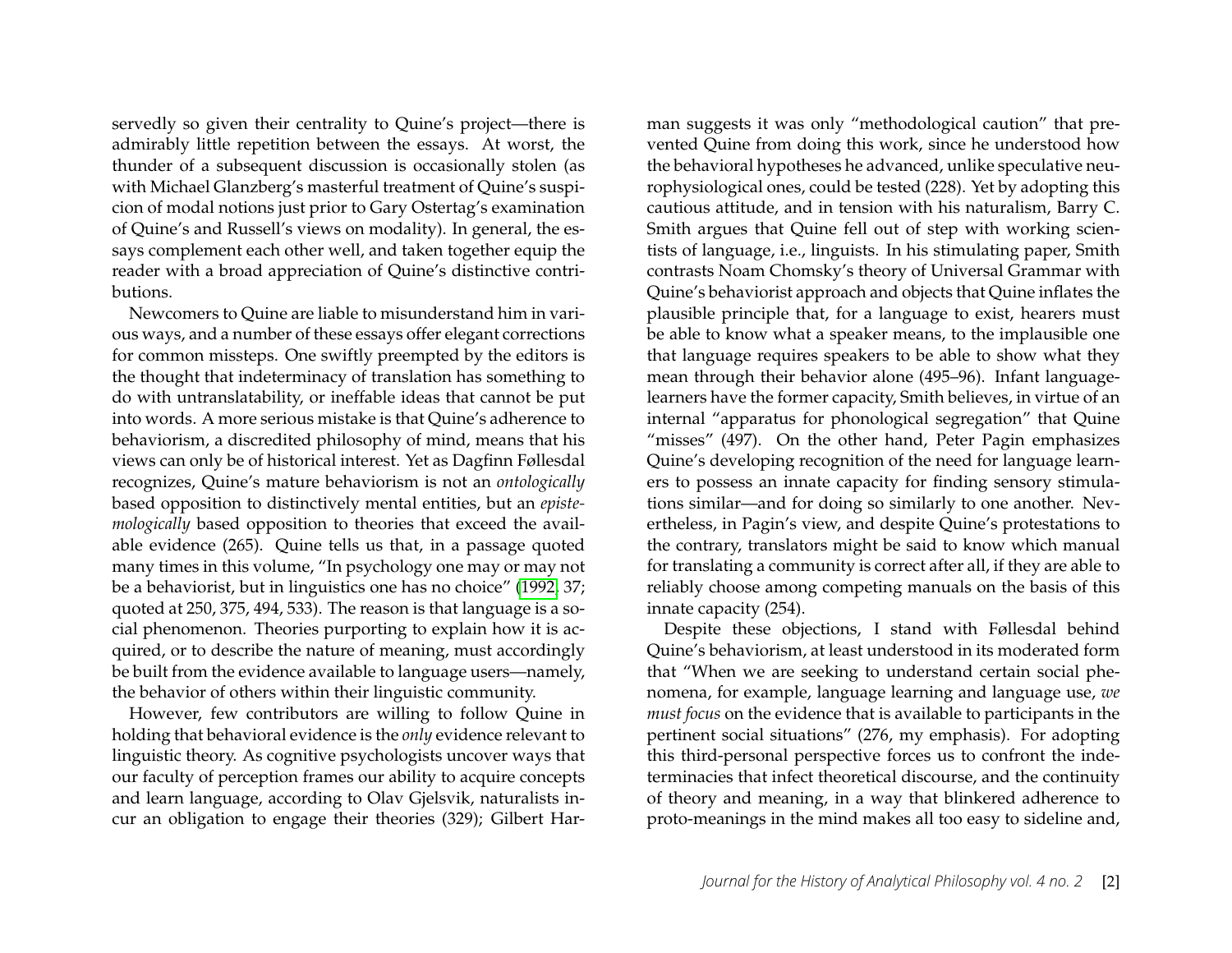in the worst cases, simply ignore.

Quine vividly personified his behaviorist scruples in his figure of the radical translator, an imagined linguist attempting to construct a manual of translation for a totally unknown language on the basis of observation alone. He famously argued that translation is not merely underdetermined by the available evidence, but fully indeterminate: there is no fact of the matter about which manual for translating another speaker is correct. Furthermore, he argued, the reference of another speaker's terms is behaviorally inscrutable. While many of these papers engage radical translation and the indeterminacy theses, they do so at a fairly sophisticated level; readers seeking an introduction to this literature should look elsewhere. Alex Orenstein purports to scrutinize inscrutability, but since his main argument that, *contra* Quine, the inscrutability of reference entails the indeterminacy of translation relies upon pretheoretic intuitions about meaning that Quine is clearly at pains to avoid, his paper is of limited use to the novice reader. Pagin's exploration of the indeterminacy of translation is more faithful to Quine's viewpoint, and his closing critical discussions of objections from semantic externalists and compositionalists are particularly helpful, but students without some background in logic may find the technical apparatus he employs to clarify the thesis confusing.

The brief account of the indeterminacy theses that Adam Sennet and Tyrus Fisher provide in the course of evaluating Quine's views on the value of regimentation is more accessible than Orenstein's and Pagin's detailed examinations. However, Sennet and Fisher suggest that Quine's acquiescence in the home language as a response to the apparent paradox of referential inscrutability—for how can a speaker use language if the reference of her own terms is inscrutable—amounts to "simply ignoring the relativity" (104). Although Sennet and Fisher acknowledge that the home language is not understood

via translation, they insist that the totality of " '*S*' means *S*" sentences that one who acquiesces in the home language endorses amounts to one acceptable translation manual among many, and so cannot suffice to determine one's own meaning. Yet as Harman recognizes, Quine views the disquotational schemata for reference (instances of "Singular term '*E*' refers to *E*" and "Predicate '*F*' refers to *F*s") as characterizing an *immanent* reference relation within a language that warrants definitive, trivial answers to questions about reference phrased from within (227). Ontological relativity has not been ignored then, since its target is rather the intelligibility of a *transcendent* reference relation, defined across languages, which would render possible answers to questions about reference full stop.

Indeed, I found Harman's piece to be scattered with useful insights about Quine, together with striking claims, such as that, given variations in individuals' preferred phrasing, what one *could* say is more relevant to what one means than what one *does* say: "to require similarity in actual usage (rather than possible usage) as a criterion of translatability would almost certainly rule out all translation, since two different people almost certainly use their words differently" (233). I worry that to grant this gap between saying and meaning is to license sloppy articulation, allowing one's interlocutor to forever cry, "yes, that might be what I said, but it's not what I *meant*"; but in any event, passages like these make Harman's piece especially engaging. It is a pity, then, that he misleadingly attributes to Quine the view that "interpretation is translation" (218), using these terms interchangeably throughout his essay. Quine explicitly distinguishes his understanding of translation—systematically relating the sentences of two languages so that their speakers may pursue shared projects, which could in principle be achieved in a third language—from the program of interpretation made famous by Davidson, which involves trying to understand in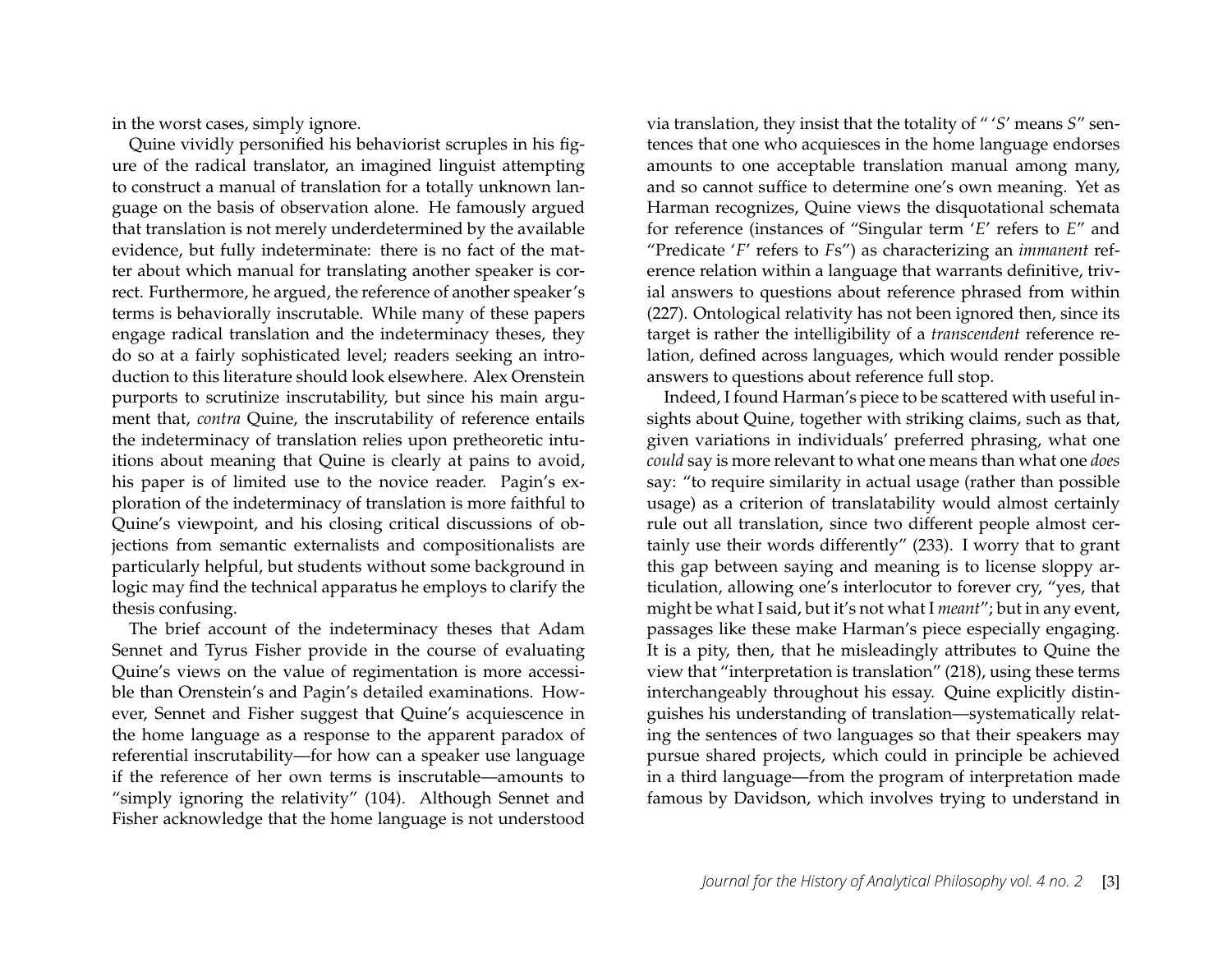one's own language what someone else means.<sup>[1](#page-4-0)</sup>

The relationship between Quine and Davidson is the topic of Hans Glock's contribution to the volume. (Others examined in the "Relation to Other Philosophers" section include Russell [Ostertag], Carnap [Gustafsson and Gary Ebbs] and Chomsky [Smith]; Sandra Lapointe also critically contrasts Quine's views on logical truth with Bernard Bolzano's. The *Companion* would have been strengthened, I think, had it included further chapters exploring Quine's relation to such figures as Strawson, Putnam, and perhaps Wittgenstein, none of whom receive sustained attention.) Glock regards both Quine and Davidson as "logical pragmatists" in virtue of their rigorous application of formal techniques to themes and positions characteristic of classical pragmatism (such as epistemic holism and the rejection of mentalism). He provides a useful overview of the points on which they differ, judging Quine the victor in all but his persistent opposition to taking mental phenomena seriously. While Glock acknowledges that Quine eventually followed Davidson in adopting anomalous monism, he judges that Quine's preference for a "scientistic" epistemology renders him incapable of properly capturing "the distinctive character of human beings" (547). Yet elsewhere in his essay, I worry that Glock underestimates the significance of this difference between them. He suggests, for instance, that Quine and Davidson's disagreement about the attitude one ought to adopt toward empirically equivalent but logically incompatible global theories—whether to be sectarian with Quine, and hold the theory one is currently using true and the other false, or ecumenical with Davidson, and hold both theories true in an overarching theory—could have been defused if they had remembered that truth is not merely

a matter of fitting the evidence; we also use the concept of truth to indicate the theory-independent goal of our inquiries. Since acknowledging our obligation to hold any empirically adequate theory true is not to reduce truth to empirical adequacy, Glock thinks, sectarianism and ecumenism amount to different accounts of what we are warranted in believing rather than constituting some deeper dispute about the nature of truth. But far from defusing their disagreement, I would argue that Quine's and Davidson's competing views about the philosophical significance of other uses of the concept of truth in our language, particularly in regard to our right to hold our inquires objective, reveals how great the divide between them actually is. The sectarian naturalist confidently holds her own theory true and empirically equivalent variants false, while asserting her right to switch to those variants should doing so prove expedient. The ecumenist Davidsonian views objective truth as the interpersonal standard governing and making intelligible her own investigation, which requires adopting a more humble, evenhanded attitude to her own theory and those of her epistemically competent peers.

Glock ably distinguishes Quine's radical translator from Davidson's radical interpreter, pointing out that the goal of these thought experiments is to "enforce the austere [thirdpersonal] approach to meaning they deem proper" rather than to yield practical insights about anthropological methodology (539). The status of Quine's creative account of the psychogenesis of reference has not always been so clear, as Glanzberg brings out in his piece. If Quine's account of how children progress from facility with observation sentences (such as capably pairing "Mama" with the appropriate stimuli) to becoming capable of referring to things in the world is to be understood as empirical speculation, subsequent psychological evidence suggests it is false (378). On the other hand, as a conceptual investigation of the linguistic abilities that must be in

<span id="page-4-0"></span><sup>&</sup>lt;sup>1</sup>"Interpretation is broader than translation. There are scientific sentences in today's English that cannot be translated even into the English of 1900, let alone classical Arabic or Swahili; but still they can be adequately interpreted in all those languages" [\(Quine 1999,](#page-16-1) 75).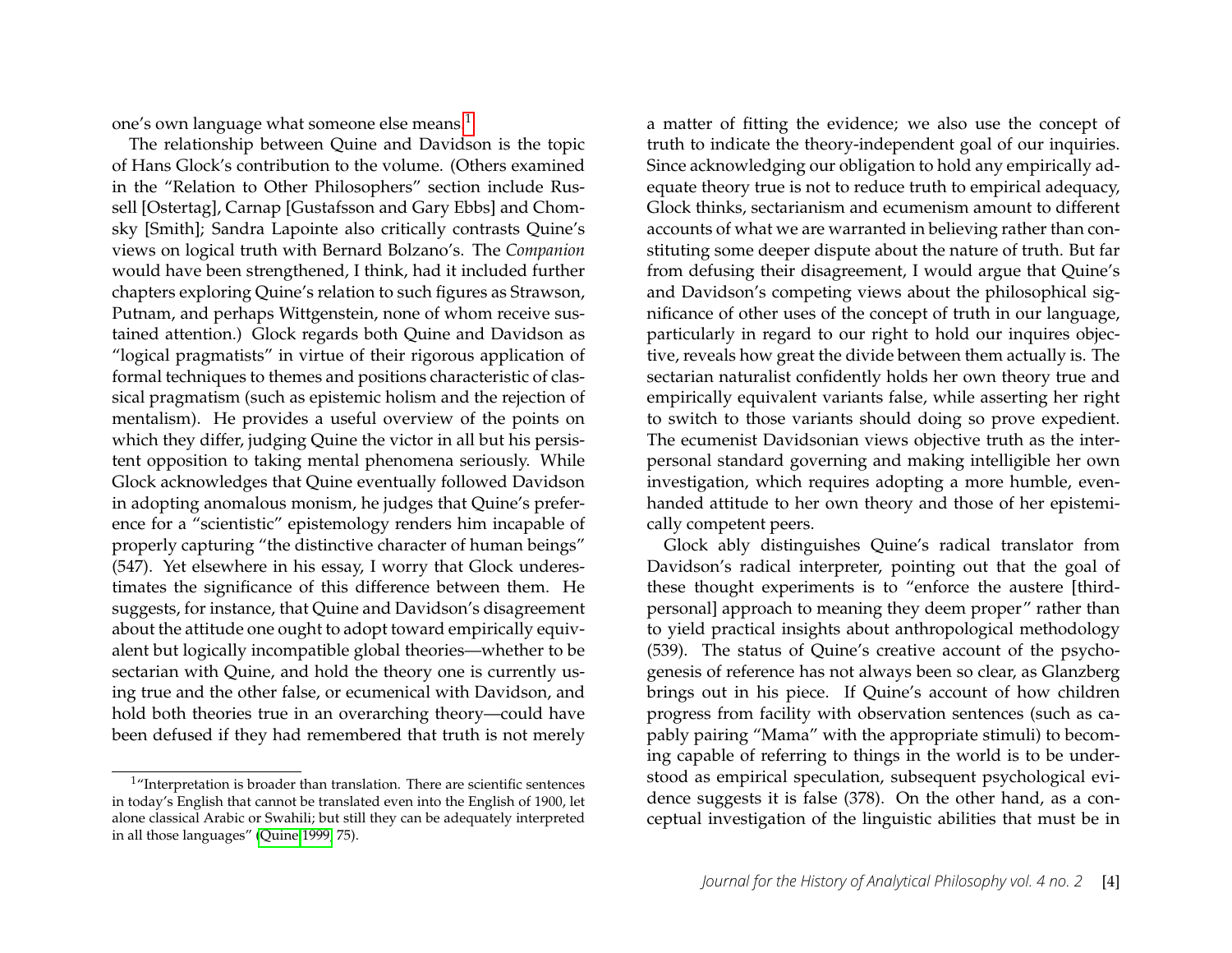place in order for us to sensibly ascribe a grasp of ontology to another, Quine's remarks may retain contemporary importance. Glanzberg carefully leads the reader through Quine's story, rightly emphasizing his view that mastering predication (and, via relative clauses that allow us to distinguish complex properties from the things we predicate them of, grasping the structure of bound variables needed for quantification) is more important than mastering naming for developing an ontology. Quine's attitude here, Glanzberg notes, is entirely consonant with his belief that the ontological commitments of our theories are best determined by regimenting them in a language that does not employ names.

Quine famously endorsed first-order predicate logic plus identity as his favored language for regimentation, but some interesting disputes emerge in this volume regarding the motivation for and enduring need to abide by his recommendation. Glanzberg distinguishes Quine's merely "pragmatic" preference for first-order logic's familiarity, complete proof procedure, and single unambiguous existential quantifier, from his "more substantial" opposition to second-order logic (381). For one thing, choosing to view formulae that initially appear to assert general claims about predicates (such as "(*x*)(*Fx* ∨ ∼*Fx*)") as metalinguistic schemata—recipes for picking out certain object-language formulae of interest—allows us to avoid the paradoxes that threaten if we instead allow predicate letters to act as variables ranging over classes. Moreover, according to Quine, since predicates are not names (of, for instance, "properties" or "universals"), they do not occupy a logical position that could be bound by a quantifier; they contribute to the meaningfulness of those sentences in which they occur without possessing their own "meaning." Logicians more optimistic about avoiding semantic paradox and less skeptical than Quine about intensional objects may disagree with him here, and Glanzberg gestures the reader toward the technical achievements of George Boolos and others in exploring secondorder plural logic as an alternative language for theory regimentation. But Glanzberg insists that Quine thought his choice of regimentation language *correct,* not merely *preferable* to alternatives, on the basis of his understanding of how language works: "Other options for how to measure ontological commitments embody mistakes, and the criterion Quine does endorse [viz. inspect regimented theories in a first-order language] can help sustain the ontological 'desert landscape' Quine prefers" (387).

In contrast, Sennet and Fisher suggest that Quine's preference for first-order logic results from his idiosyncratic endorsement of various syntactic, semantic, metaphysical, and epistemic constraints that "can be adopted or dismissed" by contemporary Quineans "depending on [their personal] predilections" (95). They acknowledge that Quine himself viewed the role of regimentation as part of a "philosophical package" comprising "naturalistic epistemology, a theory of meaning, an approach to ontology, and a novel philosophy of logic" (108). Yet one may refuse some or any of these doctrinal points, Sennet and Fisher maintain, and still count as a Quinean if one minimally accepts that regimentation into a formal language (or more carefully, as they usefully remind the reader, regimentation into a formal *extension* of natural language), instead of questing for clearer, synonymous formulations in extant natural language, is a useful method for theory improvement. In their view, the Quinean proponent of regimentation holds that it is only once a theory has been regimented that it can be sensibly said to have a determinate ontology, or perhaps even to count as a theory at all.

By choosing to emphasize the structure of Quine's approach at a level that abstracts from his more controversial views, Sennet and Fisher successfully motivate the clarificatory value of regimentation. But I worry that, since their Quinean may vehemently disagree with Quine about what constitutes an improvement to a theory, particularly to (but not limited to) his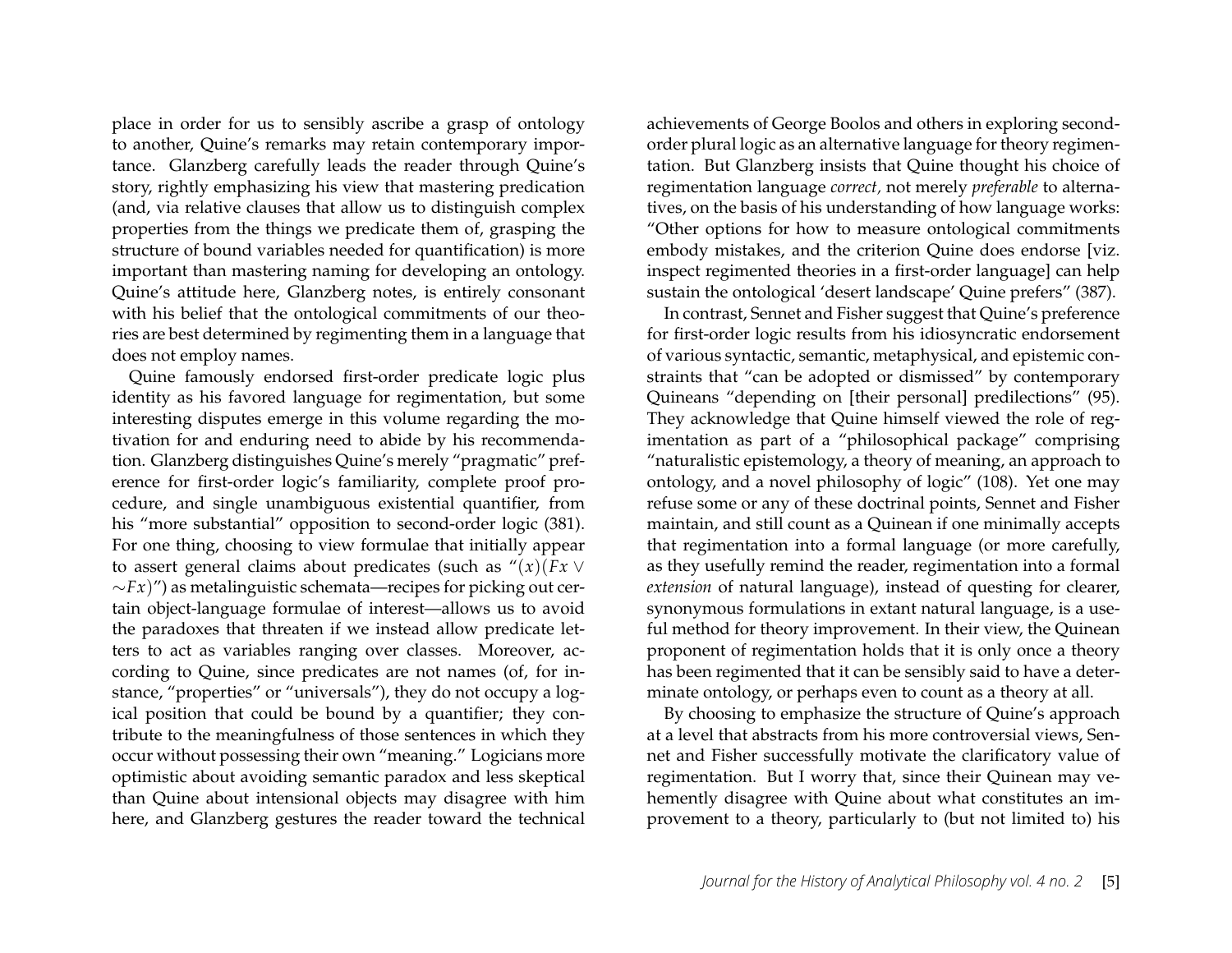craving for a minimal ontology, the concept of "theory" at play has become too weak to be of much interest. Indeed, I suspect that Sennet and Fisher cast their net so broadly that Quineans may not even care if their regimented theories pass scientific muster, and so, may differ quite greatly from Quine. If this is right, then readers wanting to learn about Quine's own position should look elsewhere.

Another paper that explores the contemporary value of Quine's methodology is Gustafsson's on explication. To explicate an unclear expression, Quine tells us, one first identifies the function that "make it worth troubling about" and then proceeds to "devise a substitute, clear and couched in terms to [one's] liking, that fills those functions" [\(1960,](#page-16-2) 258–59). But although Quine credits Carnap with the idea in *Word and Object*, Gustafsson argues that their conceptions of explication importantly differ. In order to contrast them, he leans heavily on Carnap's condition that adequate explications be formally exact, "[belonging] to some precise calculus or semantic system" (513), if they are to warrant toleration. Quine then emerges as the more nuanced and appealing linguistic engineer, who views explication as one tool among many for clarifying colloquial language, and who only requires it in cases where colloquial "messiness" poses problems for ongoing inquiry, rather than being a precondition for any sufficiently rigorous program of investigation (515). Yet since Carnap wrote that a given explication must be exact only "to a sufficient degree" [\(1950,](#page-15-0) 7), his position here seems quite close to Quine.

Recent interpretations, such as A. W. Carus's [\(2007\)](#page-15-1), have built upon passages such as these to argue that Carnap came to view explication as an operation *external* to formal languages, and so, one that could never be made fully precise. In an exchange with Strawson, Carnap even writes that making use of an artificial language when explicating is optional: one might instead "state a few simple rules" for clarifying the use of a contested concept [\(1963,](#page-15-2) 937). Gustafsson objects that Carnap's "conciliatory rhetoric" here is misleading, since explication can only accomplish the *philosophical* aims Carnap envisaged against a sharply defined semantic system (514). And he is certainly right to emphasize the gap between Carnap's and Quine's conceptions of the philosophical work of explication: whereas Carnap sought to dissolve metaphysical disputes by showing that explicating key terms like "truth" and "consequence" in different formal languages allows us to reconceive seemingly fundamental disputes as mere terminological disagreements about which calculus to adopt, Quine thought firstorder logic the sole canonical language into which one should explicate, with the comparably modest aim of clarifying one's theory (and exposing its ontological commitments). Nevertheless, Carnap's concession that there are various methods by which one might explicate our concepts—coupled with his toleration of multiple formal (and possibly informal) languages for doing so—provides some reason for thinking him the more nuanced linguistic engineer.

Gustafsson closes his essay with a particularly insightful analysis of Quine's discussion of ordered pairs, asking why Quine characterizes the set theoretic constructions of Norbert Wiener and Kazimierz Kuratowski as an achievement of *clarity*, given that mathematicians already possessed perfectly clear identity criteria for ordered pairs. In fact, Gustafsson contends, it seems that in general explicators need to be pretty clear about their explicanda before they get to the task of explication. The real advantage Quinean explication offers, he concludes, is not *general* clarity or the removal of everyday confusion, but what we might call *naturalist* clarity or the removal of confusion among those philosophers who stand with Quine in thinking science the arbiter of existence. Fixing the entities ranged over by the quantifiers appearing in stretches of scientific (in this case, mathematical) discourse provides an answer to what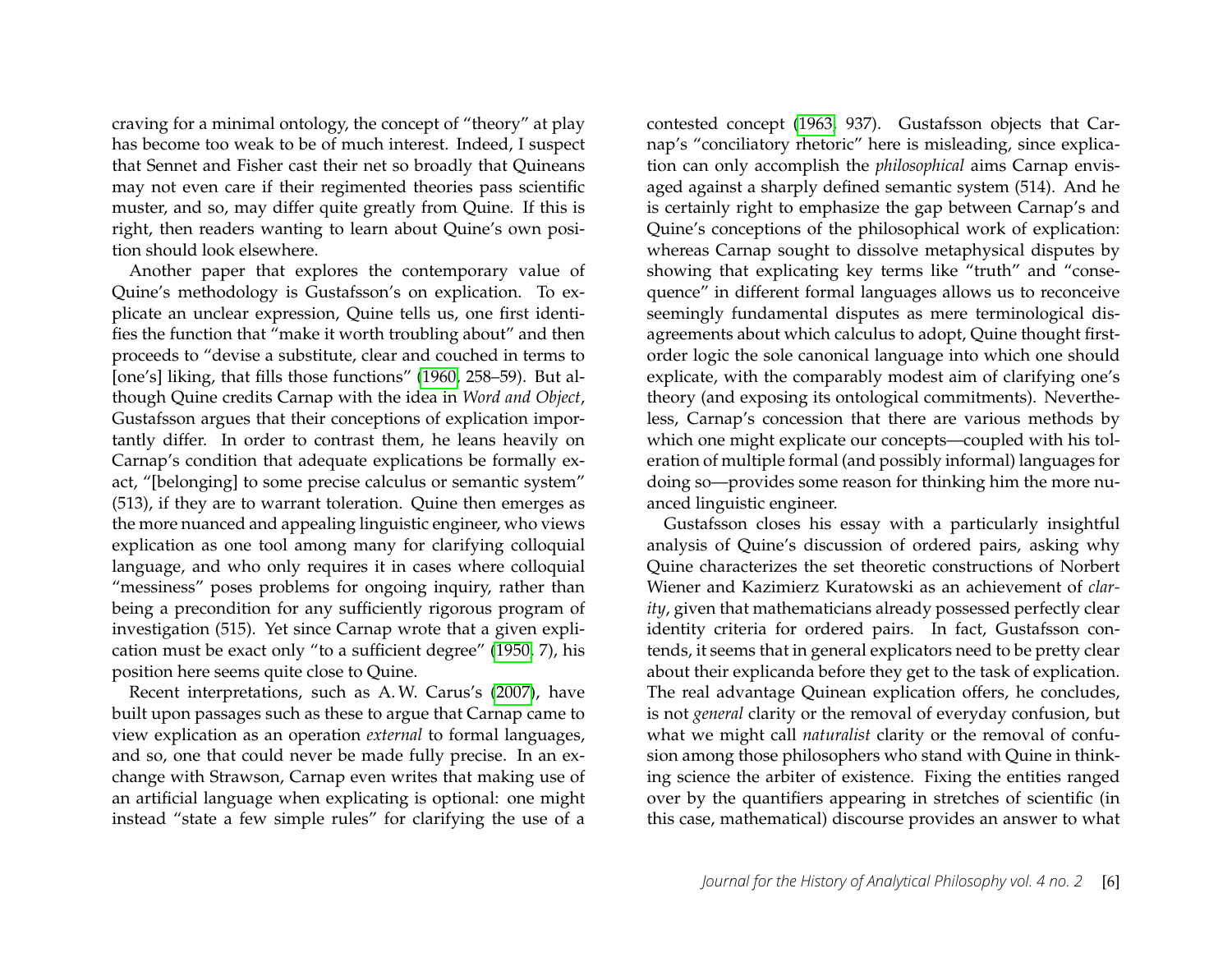that discourse commits us to believing exists. Yet once again, if the intended audience for and value of Quinean explication is restricted to confirmed naturalists, I suspect that Carnap's broader conception of explication will have a more lasting significance for philosophers aiming for conceptual clarity.

In contrast to Gustafsson's and Sennet and Fisher's assessments of the contemporary value of Quinean regimentation and explication, Kemp offers a historical evaluation of why Quine chose these methods, and what his choice reveals about his relationship to analytic philosophy. Kemp manages to introduce Quine's thought to the novice reader while contributing a distinctive interpretation that should interest experts, making this essay one of the best in the volume. Given Quine's scornful attitude toward "meaning," Kemp frames his paper by wondering, how did he come to be placed in a school of thought that prizes linguistic or conceptual analysis? Kemp answers his question by telling two tales: first, that of the young Quine, a talented logician inspired by the Vienna Circle (and especially Carnap) to pursue philosophy as a rigorous science, and second, the older Quine who sought to apply his logico-scientific outlook to the study of language. The structure of Quine's philosophical approach, Kemp believes, was already in place by the publication in 1951 of "Two Dogmas of Empiricism"; although his later application of that approach explored topics in the philosophy of language also studied by his contemporaries, he did not share their interest in describing "meaning" or analyzing ordinary language. Rather, his goal was to show how the fact that working scientists *could* speak in logically more careful ways meant that their *actual* ways of speaking didn't commit them to mysterious entities. Ultimately, Kemp argues, Quine's scientific approach to philosophy gives us reason to group him "with Kuhn, Feyerabend, Lakatos, and van Fraassen, not so much with Kripke, Lewis, and Davidson" (86).

One way that Kemp makes the case for his historical classifi-

cation is by drawing out the ways that Quine's commitment to extensionalism worked in practice. Behind Quine's forthright slogans, he shows, a surprisingly subtle view emerges that treats properties, dispositions, causation, modal terms, and propositional attitudes variously depending upon the extent to which their use is embedded within (and explicable by) ongoing scientific activity. Mentalistic idioms, for instance, while practically indispensible for social science, must in general be counted second-grade by the naturalist since they lack a clear connection to the physical facts. Yet some mentalistic idioms are more respectable than others. Those propositional attitude ascriptions that we can understand as having a scientifically objective behavioral (and so physical) basis—the belief that it is currently raining, for instance, as opposed to belief that man is essentially noble—are legitimate. "The key," Kemp writes, "is not to either ban or to accept the (*de dicto*) propositional attitude idioms as a whole, but to accept most, while rejecting some" (80–81). Kemp's Quine is first and foremost a scientific logician, not a philosopher of language, who seeks to better understand what science has to tell us about what we know, how we know it, and how the answers to those questions are related to how we talk about it.

Kemp reads Quine's examination of extreme ontological theories (such as the hyper-Pythagoreanism that reduces the physical universe to ordered quadruples of real numbers) as similarly exposing a merely scientific interest in metaphysics; Quine hopes to discern what scientific inquiry forces us to admit, rather than exploring what our ordinary language reveals about our metaphysical commitments. Once Quine formulated his account of ontological relativity and realized that no empirical data could count in favor of a particular ontology over a variant obtained via a suitably defined proxy function, his interest in ontology subsided. In Kemp's view, Quine's austerely scientific approach means that his "actual views in metaphysics and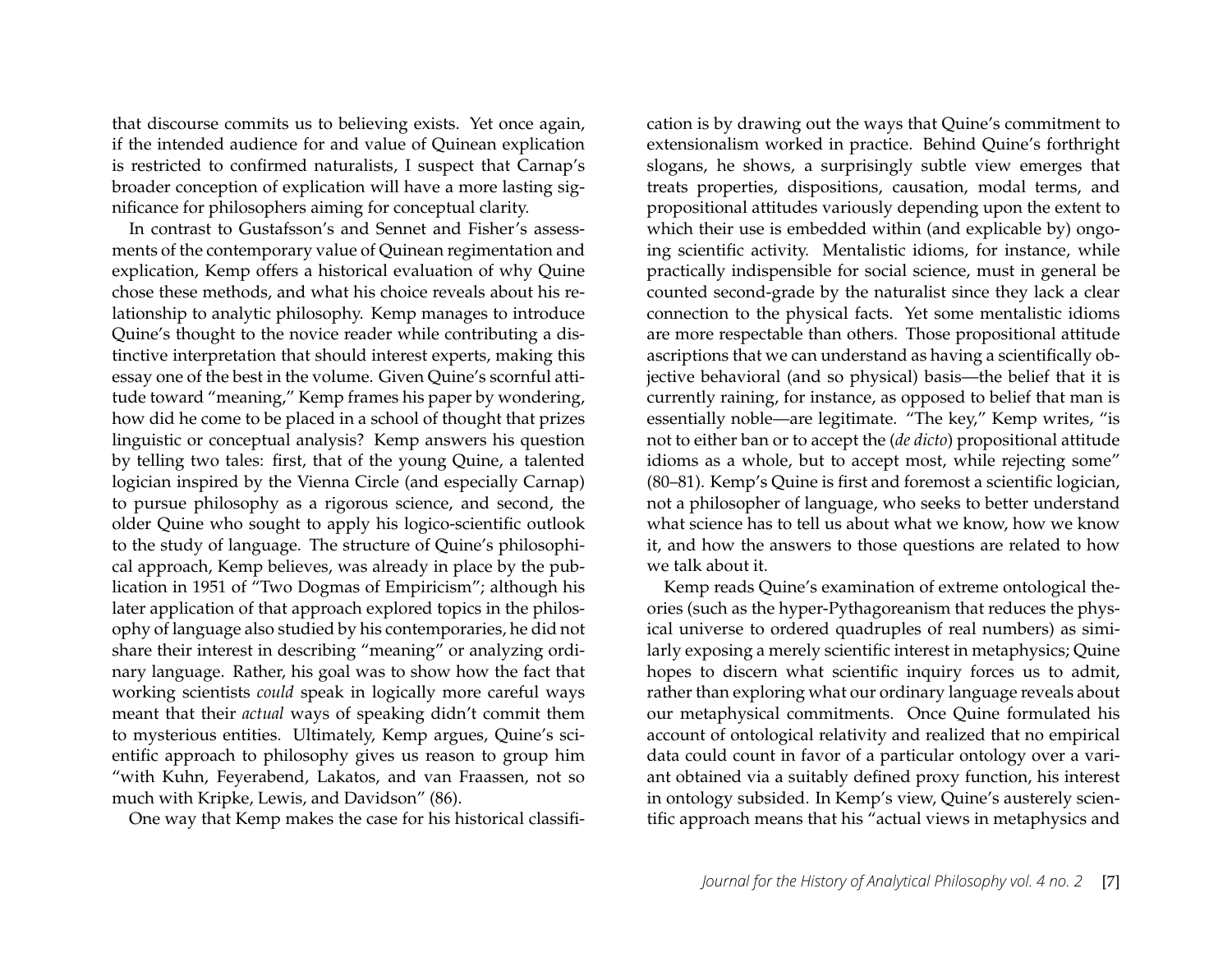the philosophy of science were *very* much out of kilter with the ideas that were growing in popularity in the 1960s and 1970s" (81).

In another standout contribution—indeed, one that I intend to assign my undergraduates when next I teach Metaphysics— Gideon Rosen asks how, given that ontological relativity appears to undermine the interest of traditional ontology, speculative metaphysics has achieved a surprising revival in Quine's own name. Inspired by Quine's slogan that "to be is to be the value of a bound variable," metaphysicians may perhaps regiment their theories of reality to better grasp their ontological commitments; but any attempt to characterize theoryindependent reality directly seems hopeless. Yet as Rosen explains, both Quine's conception of scientific respectability and his pragmatic criteria for adjudicating between theories has provided a framework within which traditional metaphysics has flourished. Rather than providing a historical account of how Quine's views influenced and shaped the next generation of analytic metaphysicians—a "detailed microhistory" that, with Rosen, I hope that someone writes—he instead distinguishes Quinean from non-Quinean forms of argument in contemporary metaphysics, paying particular attention to Lewis's defense of modal realism (553).

Beyond Quine's rejection of the analytic/synthetic distinction, and the corresponding erosion of any firm boundary between evidential and pragmatic considerations for theory choice, Rosen identifies his "lack of interest in *testability* as a criterion of scientific respectability" as particularly significant for subsequent metaphysics (557). Instead of requiring novel theories to have new observable (and so testable) consequences, Quine demands that they allow their users to better navigate and negotiate the world. (Rosen argues that this is how Quine defends physicalism over phenomenalism: we find positing physical bodies more manageable than positing a multitude of sensations.) Speculative metaphysicians who follow Quine are thus licensed to merely establish that their descriptions of reality are useful, and to deny that a sharp line can be drawn between truth and usefulness; there is no need for them to first justify the "reliability" of their metaphysical methods.

Rosen proceeds to extract three influential metaphysical argument forms from Quine's defense of classes: the argument from ideological parsimony (adopting classes allows us to make do with fewer primitive expressions), the argument from ontological parsimony (adopting classes commits us to fewer kinds of objects), and the argument from indispensability (working mathematicians find classes indispensible). He then explains how Lewis modified Quine's parsimony arguments to give an economic defense of modal realism, with the ontological costs of accepting an explosion of existing possible worlds being worth the ideological benefits of explaining counterfactual reasoning. (Lewis's claim that possible worlds are a philosopher's paradise also seems to gesture toward Quine's indispensability argument, but Rosen does not examine this parallel in detail.) Quine was unmoved by Lewis's arguments, but given their shared extensionalism and methodological approach Rosen judges the ultimate ground of this disagreement to lie not in logic but the philosophy of mind and language. Whereas Quine remained optimistic about the theoretical prospects of behaviorism, Lewis thought modal realism needed to adequately account for human thought and communication. If Rosen is right in his analysis, it would seem that those contemporary Quineans in the volume who cast aspersions upon behaviorism are obliged to take Lewis's arguments seriously.

Rosen closes his essay by briefly reviewing metaphysical strategies to which Quine would clearly be opposed, such as appeals to intuition or attempts to preserve a special domain for metaphysical reflection by insisting that it explores a "fun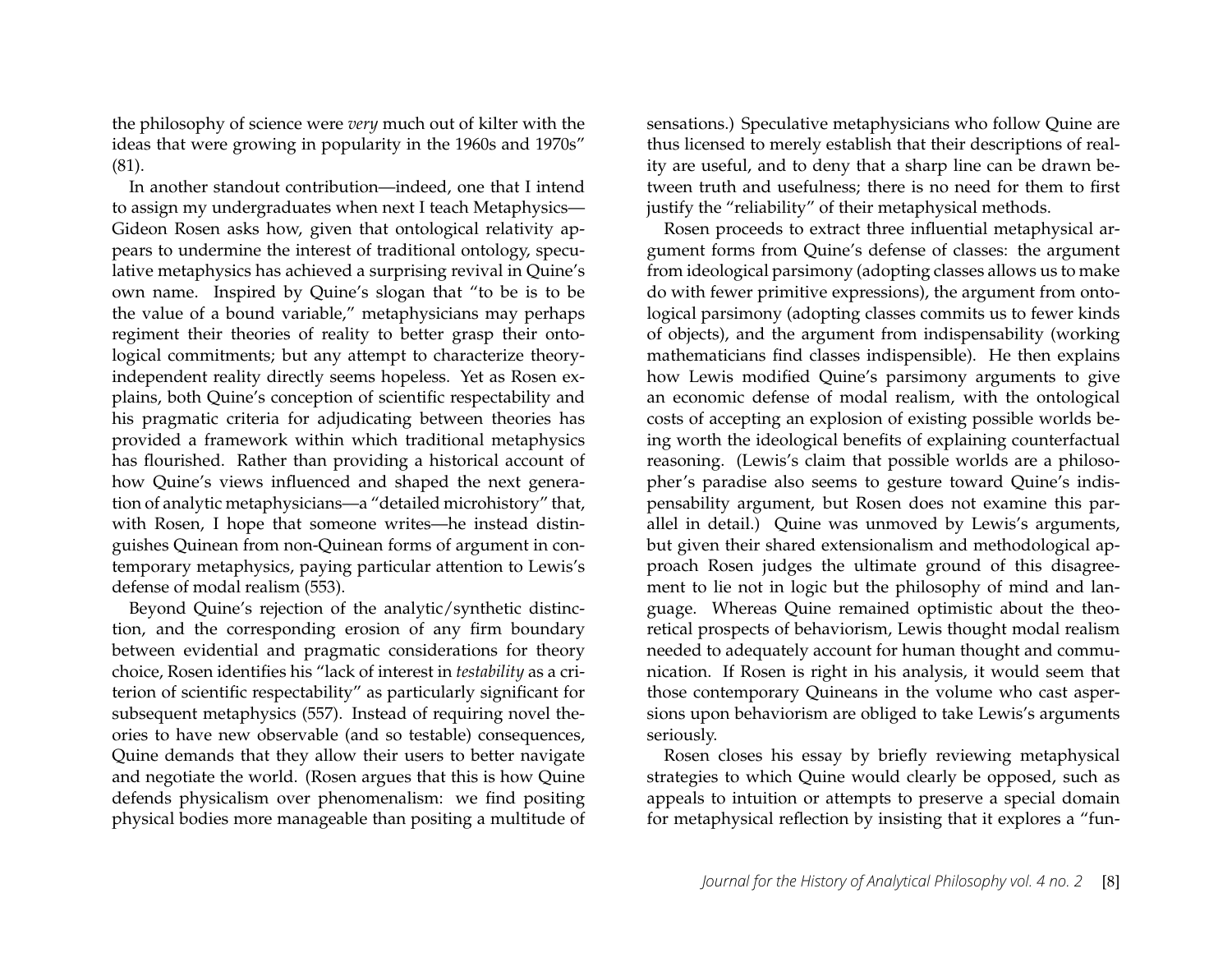damental" and perhaps supra-scientific sense of "real." Quine's opposition, Rosen rightly stresses, would not be the flat-footed caricature sometimes attributed to him by critics, that "this notion of fundamentality is meaningless" (568). Rather, his opposition would be that the onus is upon so-called "deep ontologists" to provide an account of the *usefulness* of their notion of "fundamentality" for its introduction into our theory of reality to be warranted.

The fundamental divide between Quineans and non-Quineans, in metaphysics and elsewhere, is widely recognized to turn on whether to follow Quine in adopting naturalism and viewing philosophical and scientific inquiry as continuous. (Indeed, given recent discussion in our culture about the relationship between philosophy and the Humanities, I suspect that the divide between naturalists and non-naturalists will become as important in  $21<sup>st</sup>$  century philosophy as the analytic/continental divide was to  $20<sup>th</sup>$  century philosophy, cementing Quine's enduring significance; cf. [Glock 2013,](#page-16-3) 340.) Yet one of the most interesting disputes in this volume is exactly how to characterize naturalism—and Quine's distinctive brand of naturalism in particular.

After noting that Quine's naturalism is methodological rather than ontological—he happily accepts non-natural mathematical entities as real, for instance—Weir emphasizes that articulating naturalism requires making appeals to a particular conception of science and scientific method. The difficulty, he believes, is to draw the boundary of scientific inquiry in such a way that naturalism retains both its interest and its credibility. Weir is underwhelmed by Quine's "scattered and diffuse comments" on scientific methodology; while recognizing that their diffusion is a deliberate move on Quine's part, motivated by his Humean skepticism that norms of rationality as opposed to generalizations can be extracted from the behavior of inquirers, Quine's remarks fail to distinguish science from non-science (119). Positivist attempts to characterize scientific theories as those with observable consequences risk being both too narrow (since quantum electrodynamics, for instance, is scientific yet does not plausibly entail Quinean observation categoricals) and too broad (since tacking on an extraneous claim, such as "the Absolute is lazy," to an extant theory will result in another theory wrongly counted scientific). Virtue-based attempts risk circularity (theories that the scientific community judge good count as scientific, and qualifying as a member of the scientific community involves accepting certain theories as good), and require making an *ad hoc* decision about when exactly a theory counts as endorsed by the community. In sum, Weir concludes, "Quine's naturalism is in danger of becoming not so much a blunt instrument, less than useful for separating out epistemic sheep from goats, as rather a frail wisp incapable of cutting through melting butter" (127).

Weir's surprising counsel for escaping this unsatisfactory situation is to interpret Quine as a radical hard line semantic reductionist: "if a term cannot be given a reductive analysis in the language of the hard sciences then it should be dropped" (128). Physics is real science, and only expressions reducible to the language of physics are legitimate. He acknowledges that this interpretation faces severe challenges, both textual (since, for instance, Quine counted reductionism the second dogma of empiricism) and philosophical, since it ultimately characterizes Quine's philosophy as "riven with inner tension" (142). Nevertheless, he maintains that his reading picks up a thread evident in at least some of Quine's writings, and successfully inflates naturalism into a clear, substantive position. In Weir's hands, Quine becomes a curiosity in the museum of philosophical history. Pondering his works "reveals where a radical, scienceminded empiricism, if it is thought through systematically by an (in general) consistent thinker of great philosophical power can take us" (143).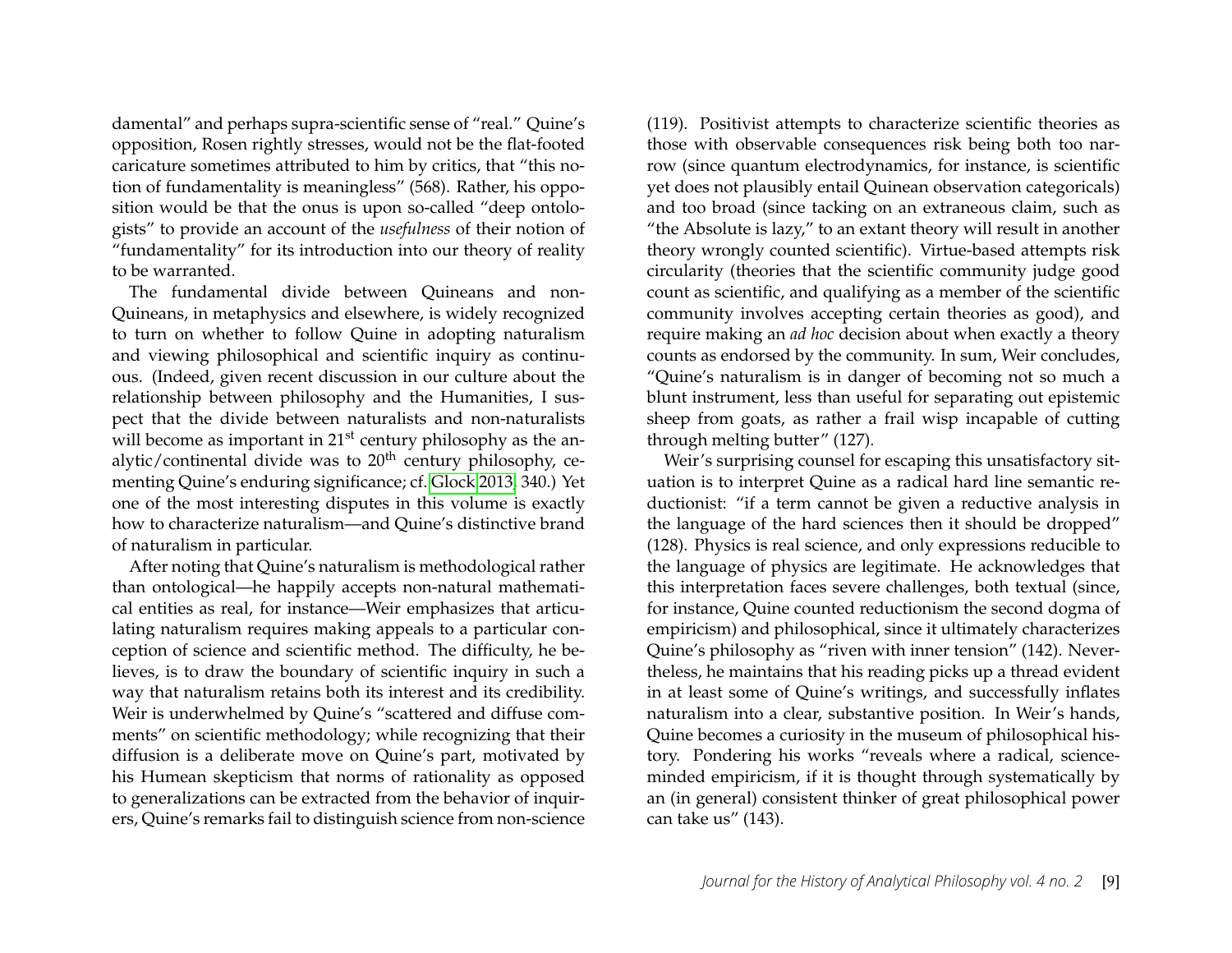In contrast to Weir's largely critical appraisal of Quine's naturalism, Hylton's paper on the same topic serves as an introduction to the sympathetic reading he developed in his [2007](#page-16-4) monograph, a reading that has won over many contemporary Quineans, and to which a number of papers in this volume are explicitly indebted. Hylton argues that Quine's epistemological starting point *in mediis rebus* shows that he is attempting to build up a coherent account of knowledge from mundane beginnings. Descartes, too, sought to establish what he knew from what he currently took himself to know; but whereas his recognition of his own capacity for error led him to develop the skeptical method of inquiry and to quest after certain foundations, Hylton explains, Quine's starting point is the result of natural scientific inquiry, understood as continuous with (though more careful than) ordinary common sense. On the basis of contemporary theories in natural science—a basis that may itself be revised by ongoing scientific inquiry—the Quinean naturalized epistemologist attempts to better understand the structure and content of what she knows, and her capacity for knowing it. Naturalism is the Quinean foundation of empiricism; epistemologists incur an obligation to be empiricists because contemporary science accounts for our access to the world in terms of causal chains from the world to our sense organs. Naturalism itself has no foundation: "the claim that the methods and techniques of natural science are our best source of knowledge about the world ... must be based on natural science. (If this is circular, [Quine] simply accepts the circularity)" (150). Hylton shows how naturalism enables Quine to defuse the problem of skepticism, and emphasizes the role regimentation plays for the naturalist in clarifying our knowledge of objective reality. Whereas Weir views Quine's objection to concepts such as "meaning" and "analytic" (and less obviously, to "experience") as issuing from their irreducibility to a physical basis, Hylton instead believes Quine doubts their usefulness once incorporated into a regimented theory. It is only through regimentation, Hylton argues, that Quine believes terms can exhibit their theoretical value. If Quine's preferred language for regimentation leads to an ontology that we find austere, Hylton urges us to see him on the side of the angels. To label Quine in the museum of history as a scientific extremist is to miss his enduring value as a model for showing how to develop a serious argument that philosophical reliance upon an unchecked concept like meaning "[engenders] an illusion of progress, which may hinder real progress" (160).

Like Weir, Hylton is concerned to establish "naturalism" as a non-trivial, interesting position, and a particularly useful aspect of his paper is showing that adopting naturalism is to incur significant obligations that some who currently claim the appellation conveniently ignore. To be a true Quinean naturalist, Hylton writes, is not merely to "have permission to draw on the concepts and results of natural science as and when it is appropriate or helpful" (152), but to subject one's own theory to the epistemic standards laid out in the scientific tribunal. Furthermore, to be a true Quinean metaphysician, one must demonstrate how one's discourse may be regimented into a canonical language, rather than resting content with vague appeals to the usefulness of one's preferred way of talking.

Weir is unpersuaded by Hylton's reclamation of naturalism as an insistence that the terms we admit into our theory have a clear and demonstrable use, exhibited by their role in suitably regimented versions of our theories. He finds the distinction Hylton introduces between properly objective idioms (those with a physicalist basis in natural science) and practically indispensible but second-grade ones (such as propositional attitudes) to exhibit exactly the sort of binary thinking Quine's holism is at pains to avoid. He also judges implausible the idea that Quine would have thought it legitimate for philosophers to tell scientists which of their terms were genuinely explanatory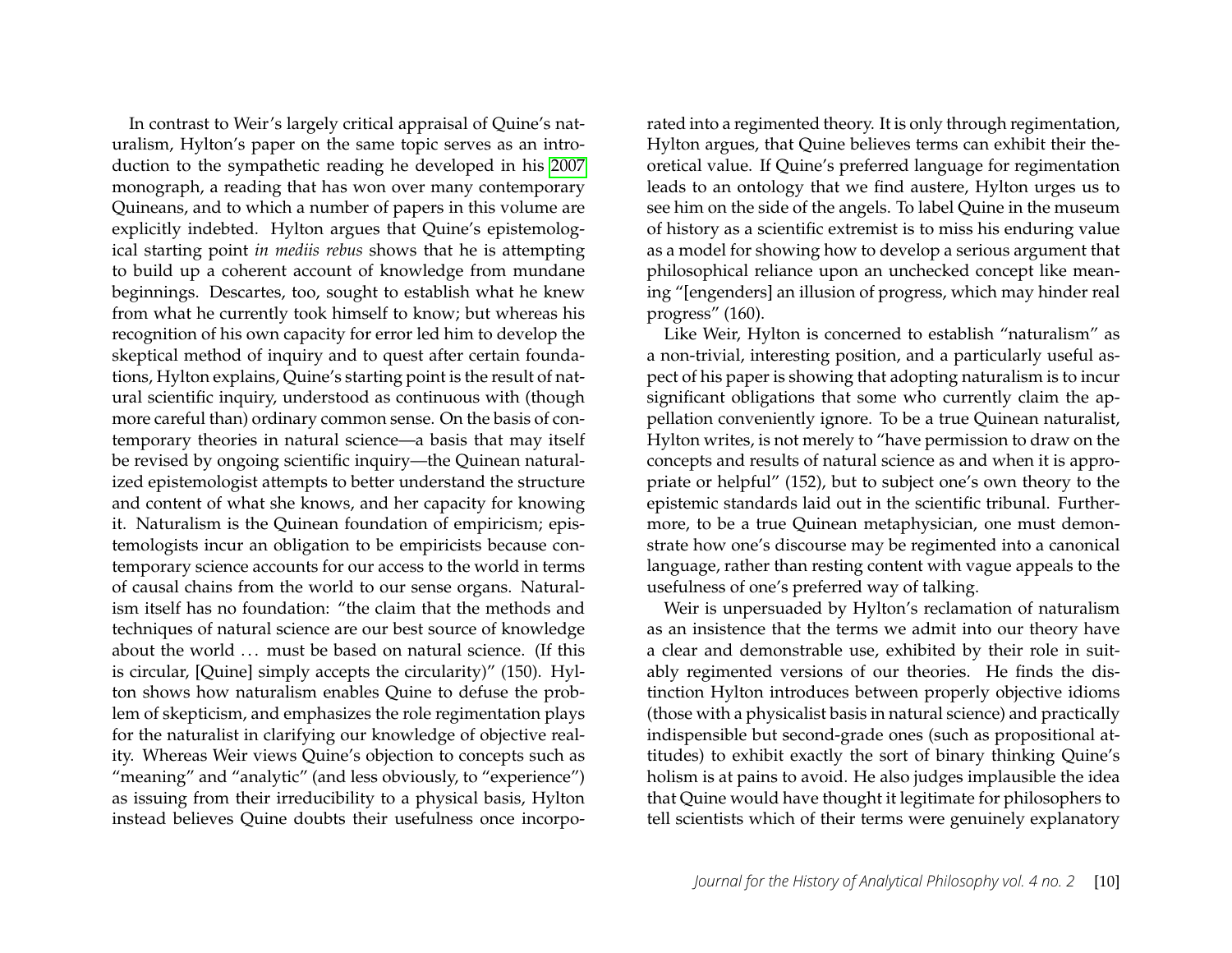or empirically acceptable. "[Quine] would not dream," Weir writes, "of interfering in scientific disciplines of which he was not an expert in order to urge the elimination of concepts (such as *species, social class*) for which highly empirical tests rarely, if ever, determine their application, nor would he argue for their restriction to the highly empirical cases" (141).

I side with Hylton on this debate. First, there is the textual evidence of Quine using the language of gradations, as when he considers "[accommodating] the half-entities [of propositional attitudes] in a *second-grade system"* [\(1969,](#page-16-5) 24, italics mice). Second, there is no need for the gradation between idioms to be made fully precise. As Kemp shows, the Quinean may identify expressions of particular interest in a given idiom (propositional attitudes typically attributed to one's lab mates, for instance), and classify them along a continuum of scientific respectability or objectivity. Finally, while Quine would and quite rightly—object to an uninformed philosopher making proclamations about what scientists do, or ought to do, and would certainly deny that such a philosopher occupied a privileged vantage point from which to criticize science, he would insist upon the right of philosophers to participate in scientific conversation. Quine viewed philosophers and scientists as crewmates on Neurath's boat, working together to make the epistemic vessel of humankind seaworthy. Switching metaphors, naturalist philosophers' interest in the more abstract branches of the philosophical-scientific enterprise of determining *what there is* earns them a seat at the scientific roundtable. By working on the abstract questions in which the majority of working scientists are uninterested, philosophers become skilled at isolating and evaluating the theoretical tradeoffs between different positions, positioning them to propose ways for the philosophical-scientific community to refine their theories, including assessing the explanatory value of particular terms. In any event, the dispute exhibited by Weir and Hylton is undoubtedly a fascinating aspect of reading this volume.

With respect to naturalized epistemology in particular, there has been a long-standing dispute among epistemologists about whether the normative aspects of the discipline are neglected if we follow Quine's call to view it as a branch of psychology, an attempt to provide a scientifically robust account of knowledge as a natural phenomenon. If epistemologists are merely to describe what knowledge is by providing a scientific explanation of how humans attain it, critics of naturalized epistemology complain, there is no room for critiquing the normative standards embedded in scientific inquiry itself, or providing an account of what we *ought* to believe. In different ways, the papers Thomas Kelly, Bredo C. Johnsen, and Lars Bergström contribute to the *Companion* all defend the project of naturalized epistemology.

Kelly ably introduces Quine's proposed revision of epistemology at a level suitable for undergraduates, urging that in requiring a scientific account of even logical and mathematical knowledge it amounts to a return to pre-positivist empiricism. Although he has written on naturalism and normativity elsewhere, in this contribution Kelly limits himself to pointing out that Quine did not see himself as eliminating normativity from epistemology, but rather thought epistemic normativity "simply the normativity of instrumental reason" (27). In other words, Quine views knowledge as the end of scientific investigation, and counts the work of finding efficient means to that end a mere technological or engineering problem that is already part of the scientific enterprise. Later, Johnsen smoothly defends Quine from the charge that naturalizing epistemology involves treating one's sensory stimulations as both evidence for and the cause of one's theory of reality, a position that would rob us of the critical distance necessary to evaluate our beliefs. Johnsen notes Quine makes an "expository misstep" in describing stimulations as evidence that a person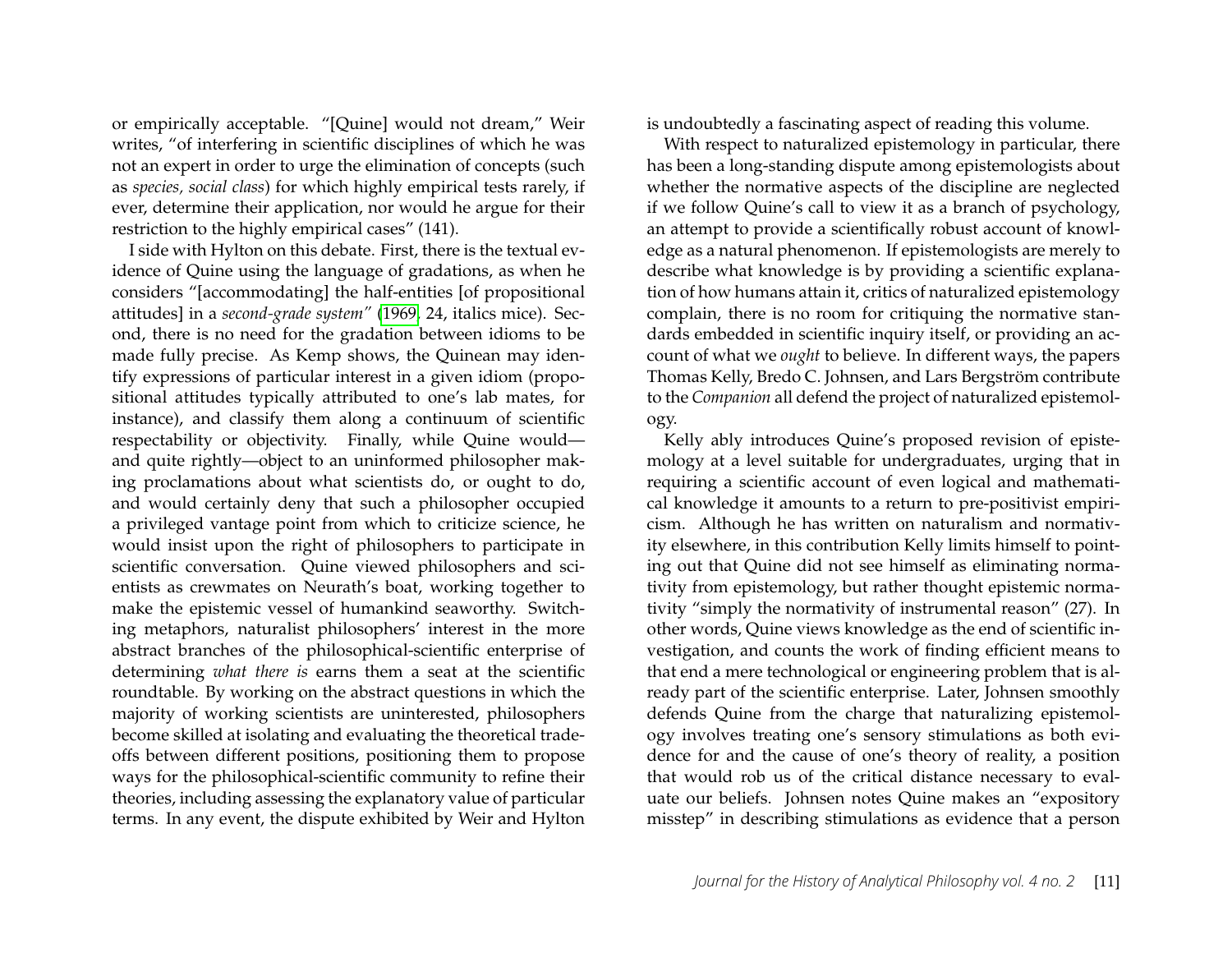"has," since few of us could provide a scientific account of how we are being stimulated at any given moment (345). Quine's point is rather the innocent one that from a third-personal point of view science tells us that humans rely on sensory stimulations to navigate the world, while from a first-personal point of view one's evidence for one's theory is not stimulations but one's knowledge of one's experience and observations. Nothing prevents us from a first-personal assessment of our theories using our third-personal grasp of how beings like us gain knowledge. Bergström tries to rekindle conversation between Quineans and those contemporary epistemologists with rationalist sympathies by suggesting, surprisingly, that a naturalized epistemologist may be thought of as accepting a form of *a priori* justification. He maintains that this interpretation is credible providing that the naturalized epistemologist views her *a priori* justification as fallible and reckons the *a posteriori* justification her entire theory enjoys to apply indirectly to those propositions she justifies *a priori*. Bergström interprets Quine as a coherentist who takes a person's evolving theory (which contains her current, fallible beliefs about justification) to be justified by empirical evidence, but departs from many scholars in denying that Quine adopted a Nelson Goodman-inspired view that the reflective equilibrium of our web of belief constitutes a default position of justification for it. Rather, he argues, Quine took individual strands of our web to be justified because they are a part of the web, which is in turn empirically supported. And here we hit the bedrock of justification: "[We] simply *do* accept and conform to coherentism . . . no further justification is needed for this" (49).

John Burgess also discusses Quine's attitude to the *a priori* in the course of exploring Quine's various contributions to logic and mathematics, such as his brief flirtation with but official agnosticism about nominalism. He provides a very helpful overview of the development of the *a priori* through Kant, Frege, Russell, and Carnap. Where Bergström seeks to show that Quine would accept a reconceived, contemporary, fallibilist understanding of *a priori* justification, Burgess examines Quine's opposition to the historical conception of *a priori* knowledge. He correctly emphasizes that Quine did not hold all of our knowledge *a posteriori*, but instead rejected the distinction itself: once empiricism is cleansed of the two dogmas, the only epistemic differences that remain are of degree, not kind.

Like Weir, however, Burgess is pessimistic about the viability of Quine's naturalized epistemology, and argues that Quine's use of regimentation to determine the ontological commitments (or, as Burgess prefers, the "existential implications") of a theory exposes Quine reaching beyond that which his theory allows. If Quine is not simply abandoning prescriptive epistemology, Burgess thinks, then once epistemology is naturalized he is only entitled to thin empiricist prescriptions, such as that theories be reliable, or, as Kelly points out, that methods be efficient. But Quine's swipes at the excesses of scientific ontology depend upon far thicker philosophical principles. Burgess insists that there is simply "no basis for a bias against any kind of theoretical apparatus that might prove useful" (293) in Quine, and so, that naturalized epistemologists lack the means to criticize contemporary science.

Burgess's interpretation pictures naturalized epistemologists as doomed to offer a dispensable commentary on the passing show of science; in turn, scientists are depicted as perfectly capable of determining for themselves how to practice their discipline. (Once again, I think that this interpretation underestimates the distinctive ways that naturalist philosophers trained and interested in abstract matters can refine, clarify, and unify scientific theories.) Ultimately, he charges Quine with being a prophet rather than a practitioner of naturalism, judging him for his failure to keep up to date with contemporary scientific developments: while allowing that regimentation may usefully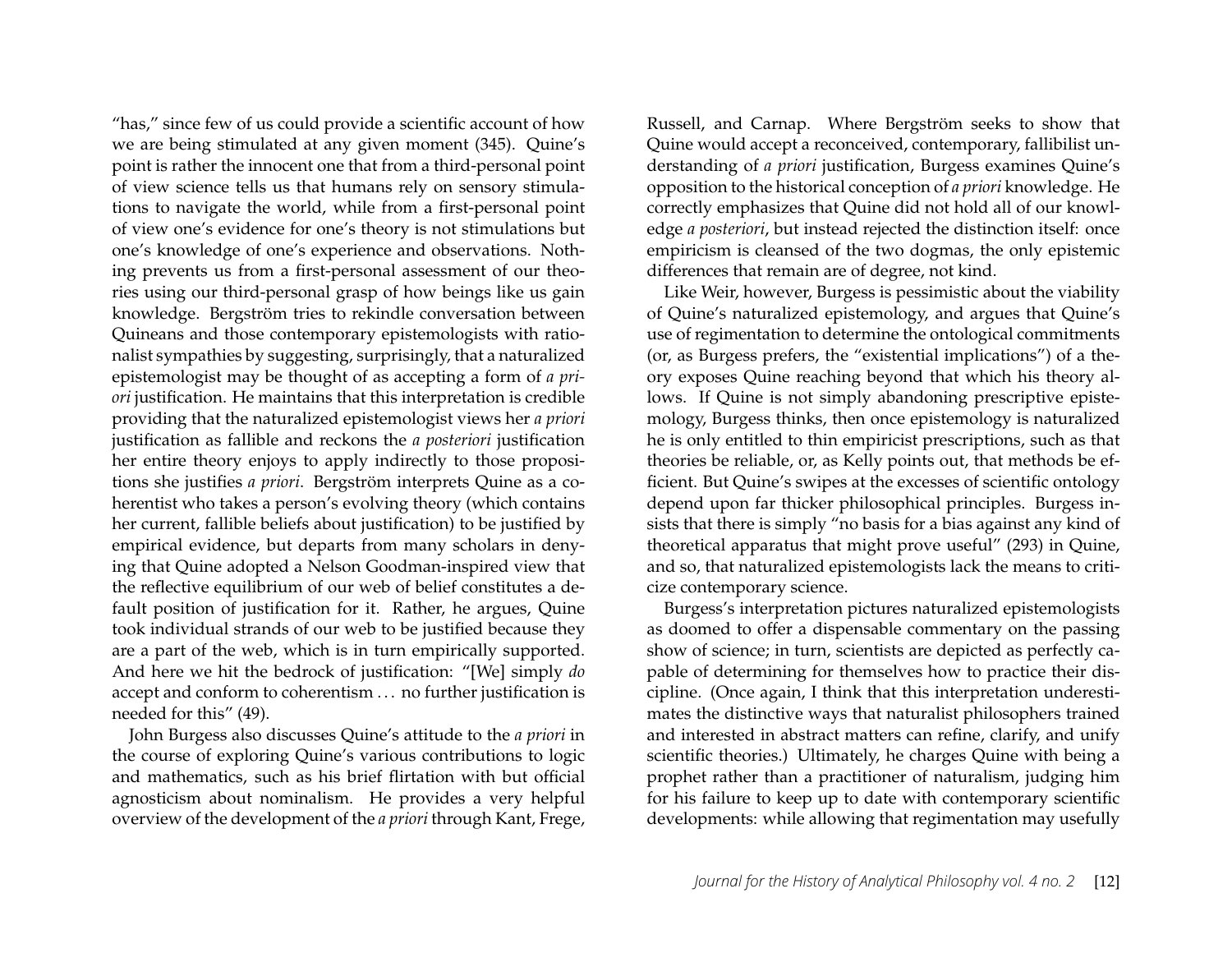surface the conventionality of theory, Burgess "fear[s] Quine may to the end have tended to think of his favored 'regimentations' as improvements, as if the actual theories of scientists weren't good enough already" (294).

Burgess's paper is one of the very few secondary sources cited, and with approval, by Scott Soames in his sweeping critical evaluation of Quine's philosophy. The two papers stand out in this volume (perhaps with Weir's) as sharing a rather low estimation of Quine's overall achievement. Soames extracts and numbers key claims that Quine made over the course of his long career, and offers formal reconstructions of Quine's arguments for the inscrutablity of reference and against modal logic. These arguments suffer, in Soames's view, from Quine's failure to distinguish the analytic/synthetic, a priori/a posteriori, and necessary/contingent distinctions from each other. He tells us, for instance, that "Quine was right: *if necessity is nothing more than analyticity,* then quantified modal logic is of little interest" (441); yet since in our post-Kripke moment we have learned how these concepts may be distinguished, Quine's arguments are of historical interest only. Certainly, Soames allows, Quine was an influential figure who corrected the errors of his philosophical predecessors, most notably Carnap's confused doctrine that logical truths are true by convention, and who did valuable work in "moving philosophy away from conceptual analysis and toward something continuous, though not identical, with science" (461). Yet he roundly dismisses the most distinctive Quinean theses, such as the rejection of "meaning," as "spectacular mistakes" (461).

Soames's approach to the history of analytic philosophy is divisive, but whatever one's views about its scholarly merits, I have found that students in my history classes respond best to charitable appraisals of key figures. To that end, I should like to close this review by briefly highlighting three papers that meet the *Companion's* aim to introduce students to aspects of Quine's philosophy: Gillian Russell's analysis of Quine's rejection of the analytic/synthetic distinction, Ebbs's exploration of Carnap and Quine, and Gjelsvik's chronicle of Quine's developing understanding of observationality.

Russell's main focus is getting clear about the argumentative structure of "Two Dogmas of Empiricism," and she organizes her own paper extremely engagingly around questions typically pressed against Quine. By briefly detailing the logical positivist's linguistic doctrine of necessary truth (that necessity is to be explained by appealing to analyticity), she provides the historical context needed to grasp the force of Quine's circularity argument and correctly situates the paper in dialogue with Carnap. She sympathetically presents Grice and Strawson's objection that a single philosopher's failure to define the analytic/synthetic distinction could not suffice to establish its meaninglessness, particularly given its more-or-less consistent usage across the philosophical community, but firmly explains why this misses Quine's point: he was not "casting about for any possible definition of analytic" but rather thought he already knew the best attempt available for clarifying it, namely, Carnap's (189). Carnap is the target of the circularity objection. His recursive specification of the extension of "analytic" in a closed circle of other theoretical terms, Quine complains, is not semantically grounded in the world. We cannot explain analyticity in terms of necessity if we also explain necessity in terms of analyticity.

Russell proceeds to reconstruct Quine's argument from confirmation holism, noting in passing that she suspects all of its premises are false; but rather than belaboring this point, she shifts her focus to observe that the "alternative worldview" Quine offered Carnapians is an especially powerful part of the paper, and so takes the opportunity to sketch a third route that drops the assumption that "metaphysical and semantic features must track the epistemological ones" (195–96). The contrast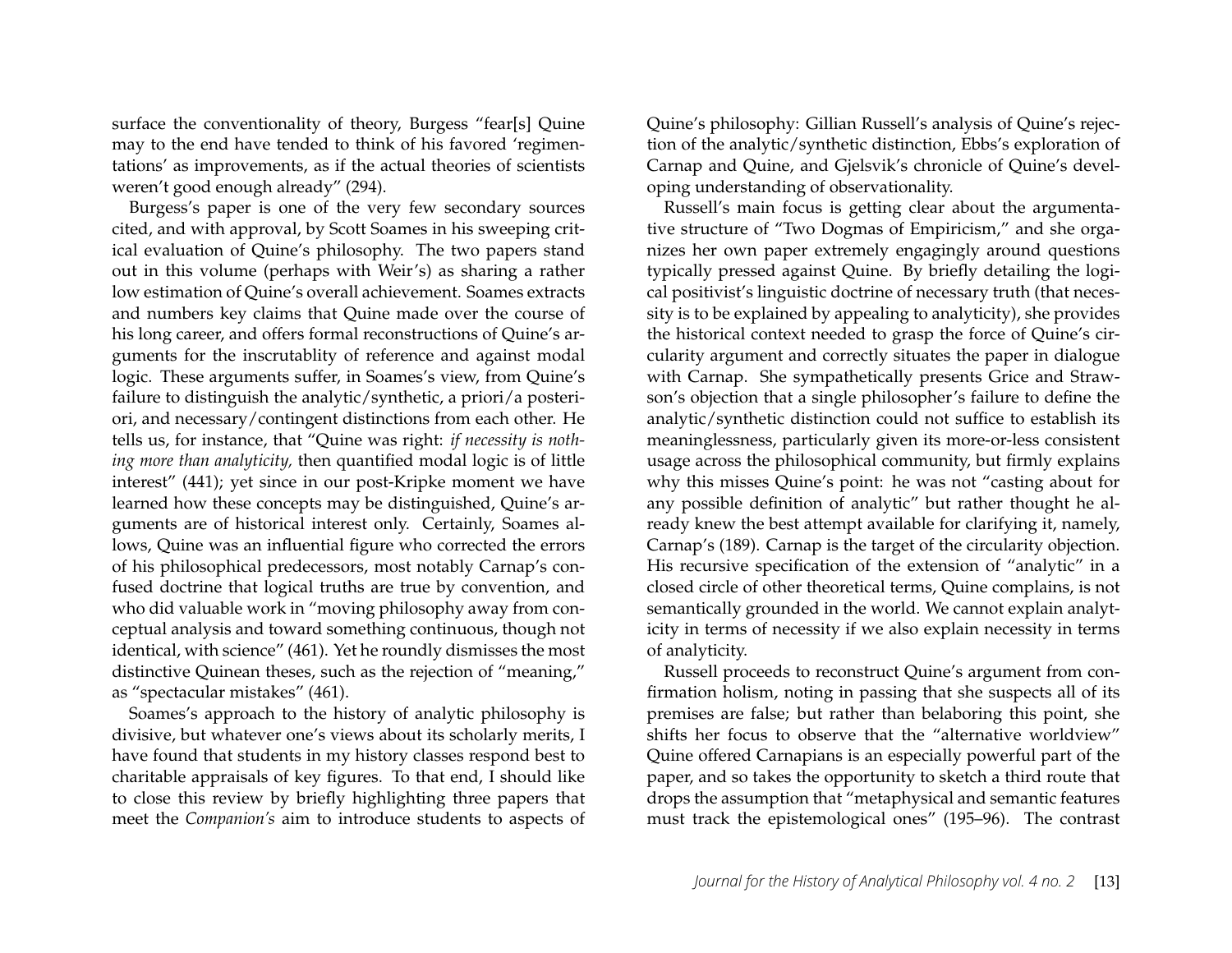here with Soames is especially striking. The reconstructions of Quine's arguments that Russell and Soames offer are some of the clearest in the *Companion*, but where Soames leaves one with the impression that to study Quine is to follow out a dead end, Russell invites one to contribute to an ongoing conversation. There is, of course, room for both approaches, but for bringing out to students the value of studying philosophy's history, I recommend Russell.

Russell closes her paper by reviewing Quine's arguments against truth in virtue of meaning in "Truth by Convention" and "Carnap and Logical Truth," and suggests that despite their power, we can make out a sense in which a sentence's truth depends upon meaning after all, "if its meaning is sufficient to determine the value *true* regardless of the worldly facts" (200). I am not certain that the distinction between language and theory needed to isolate "the worldly facts" in Russell's proposal can be made precise, but in any case exploring how Quine and Carnap might respond to her suggestion would make for an excellent class discussion.

Ebbs's paper combats the lingering impression (found in, e.g., Kelly's contribution) that Quine's epistemology recovers the traditional empiricist idea that our best theories of nature are based solely upon sensory evidence, an idea that Carnap rejected in allowing our logico-mathematical knowledge to depend instead upon our choice of linguistic framework. According to Ebbs, Quine rather provides a "naturalistic explication" of Carnap's logic of science, rejecting his commitment to the analytic/synthetic distinction as lacking explanatory value, and thus applying the "pragmatic" considerations Carnap identified as relevant for choosing a linguistic framework across the board of scientific inquiry. In Quine's view, we evaluate and refine scientific theories according to criteria borne out by our ongoing scientific inquiries. The holistic picture that results is not a traditional empiricism where one views all knowledge (in-

cluding logico-mathematical knowledge) as justified by sensory evidence; indeed, as Quine tells us, "the term 'evidence' gets no explanation and plays no role" in naturalized epistemology [\(Quine 1990,](#page-16-6) 78, quoted 478). Quine's extensive attention to sensory stimulations is rather part of his naturalist reformation of the conceptual side of epistemology, which he seeks to align with his acceptance, on the doctrinal side, that truth is to be judged from within current scientific theory. Carnap's insight about the distinctive role of logico-mathematical statements is not rejected, but reformulated: "Quine reveals the conventional character of a law not by describing it at a *P*-rule, but by noting that to *decide* to accept it *as a law* from the standpoint of our best current theory is, when described naturalistically, to acquire speech dispositions that link that sentence to other sentences, including one's observation sentences, in certain characteristic ways" (476). Although Ebbs's choice of "explication" to present his interpretation is somewhat confusing, since he does not intend to track Quine's technical use of the word as explored by Gustafsson, the central argument of the paper is compelling and important. Were that not enough to recommend it, Ebbs offers a particularly lucid introduction to Carnap's *Syntax*-period terminology.

Finally, Gjelsvik presents an exceptionally clear account of both how and why Quine refined his conception of observation sentences over the course of his career. Quine first characterizes them as those sentences whose stimulus meaning (the class of stimuli that would elicit assent to them if queried) does not vary under the influence of collateral information (such as knowledge that a person is married, information that affects the stimulus meaning of the sentence "He is a bachelor"). Yet once we ask which sentences are observational for a group instead of a solitary inquirer, this definition implausibly presupposes a homology of sensory receptors across a community. Gjelsvik recounts how, under sustained pressure from Bergström and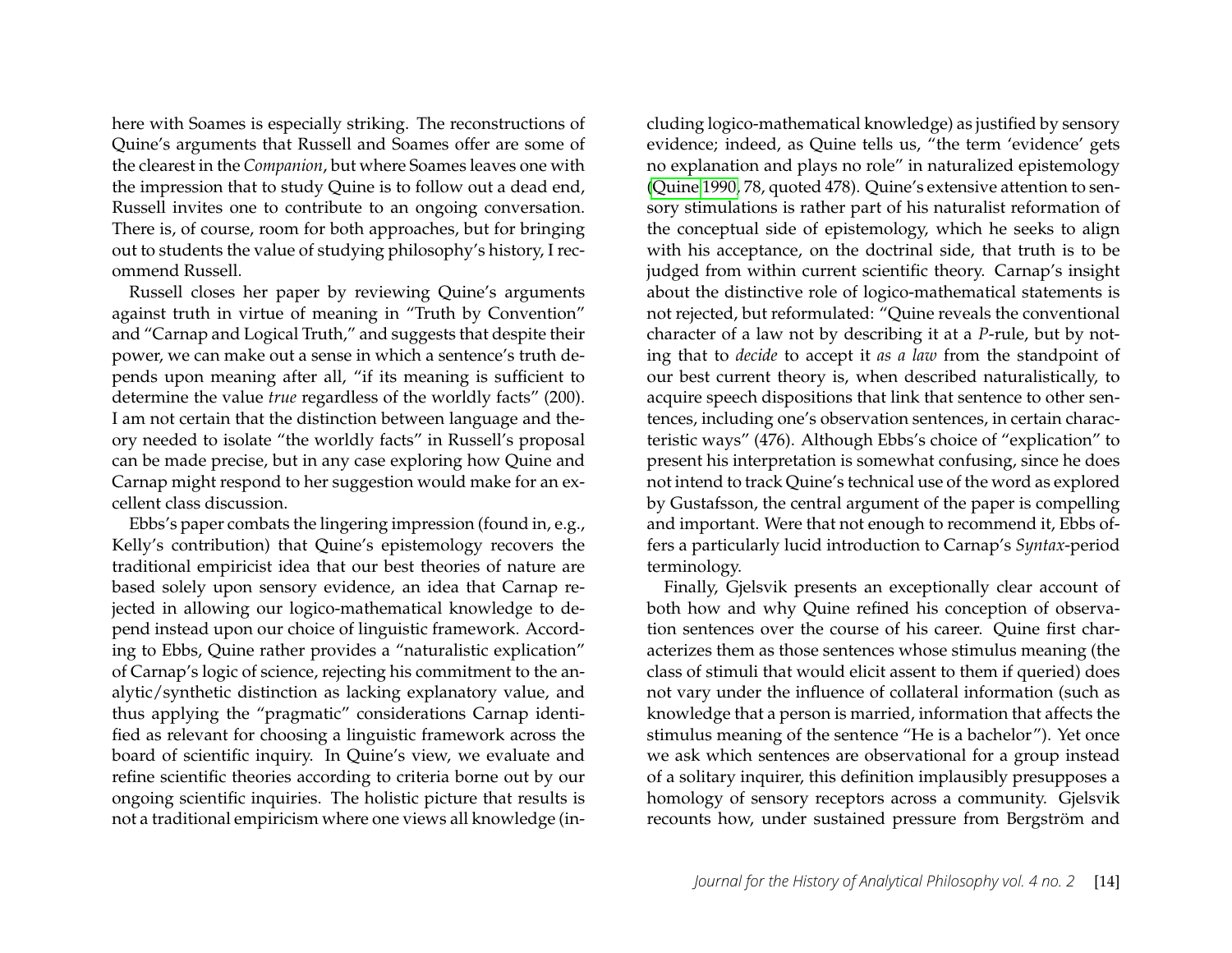Davidson, Quine offered various subtle refinements of his account, culminating in his late appeal to natural selection to explain how different people become disposed to react similarly to their environment. On this mature conception, Quine counts a sentence observational for a community if all of its members share a behavioral disposition to assent to it in similar circumstances. Yet if this final distal position solves the problem of rendering sentences observational for a community, Gjelsvik notes, Quine's early ambition for a "naturalistically acceptable account of the prelinguistic resources on which concept possession and language mastery should rest" is thwarted (324). Proximal sensory stimulations retain a causal role in the account, but no longer bear any explanatory weight in accounting for our ability to use language. What matters is that we react to the right things in our shared environment, not the way that the environment stimulates us. Gjelsvik historically contextualizes Quine's views by contrasting both earlier work by the British empiricists and later developments in Davidson, Tyler Burge, and Jerry Fodor. Ultimately, he contends, science has overtaken Quine's behaviorist approach, so that naturalist philosophers of language ought now "think through how the account of language mastery should be informed by an account of how cognitive science accounts for perception" (329).

It is perhaps inevitable that a volume of this sort will commit some sins of omission, and I am certain that the editors had difficult decisions to make about what material to include. Nevertheless, I was surprised and disappointed to find nothing in the *Companion* about the considerable impact Quine's naturalized epistemology has had on feminist epistemology via the work of Louise Antony and others. Nor is there any discussion of Quine's role in the methodological dispute between ideal and ordinary language philosophy. Turning to a student's perspective, I think newcomers to Quine would have benefited from a treatment of the seemingly paradoxical but surely crucial "mutual containment" of ontology and epistemology in his philosophy, and also some commentary motivating his rejection of a firm divide between theory and meaning. Finally, it would have been interesting to learn more about Quine's intellectual relationship to members of Harvard's philosophy department, and how his longtime colleague and friend Burton Dreben disseminated and interpreted his views through a Wittgensteinian lens.

Overall, I hope that I have shown how much there is to learn from this volume—and how far its contributors go in relaying Quine's continued importance for our current moment. Several of these essays are so accessible that I plan to incorporate them into my undergraduate classes in philosophy of language (Russell), epistemology (Kelly, Gjelsvik), and metaphysics (Rosen); working through the entire volume would be a useful exercise for graduate courses on Quine; and all serious scholars of Quine's philosophy will find much in the *Companion* to stimulate them.

> **James Pearson** Bridgewater State University james.pearson@bridgew.edu

#### **References**

- <span id="page-15-0"></span>Carnap, Rudolf, 1950. *Logical Foundations of Probability*. Chicago: University of Chicago Press.
- <span id="page-15-2"></span>, 1963. "P. F. Strawson on Linguistic Naturalism." In *The Philosophy of Rudolf Carnap*, edited by Paul Schilpp, pp. 933– 39. La Salle, IL: Open Court.
- <span id="page-15-1"></span>Carus, A. W., 2007. *Carnap and Twentieth-Century Thought: Explication as Enlightenment*. Cambridge: Cambridge University Press.